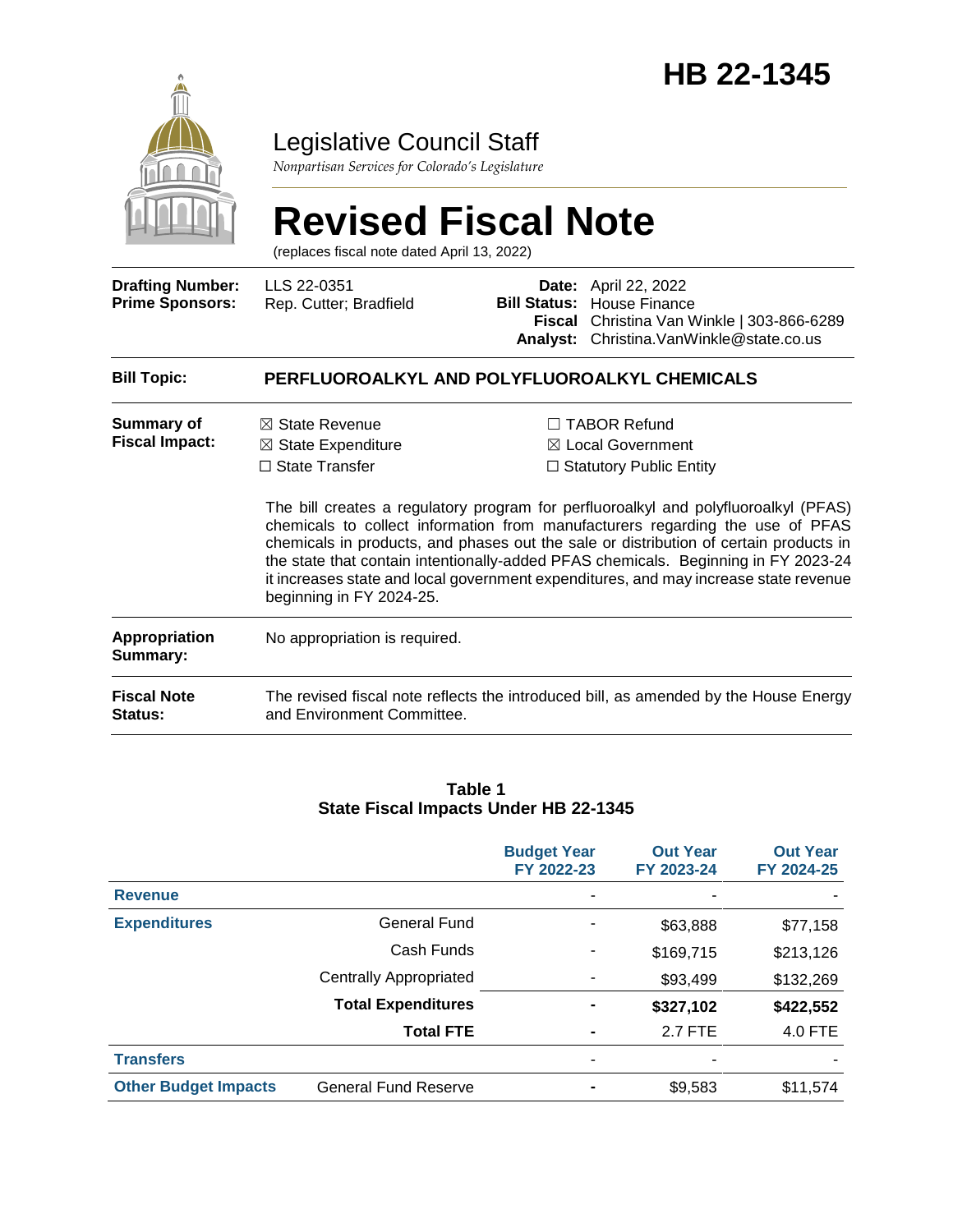# Page 2<br>April 22, 2022 **HB 22-1345**

# **Summary of Legislation**

The bill creates a new regulatory program in the Department of Public Health and Environment (CDPHE) to collect information on and phase out the sale of products containing intentionally-added perfluoroalkyl and polyfluoroalkyl (PFAS) chemicals. It also modifies the state procurement code and restrictions on the use of class B firefighting foam.

**Notification.** Beginning January 1, 2025, manufacturers that sell or distribute products that contain intentionally added PFAS chemicals are required to submit a written notification by deadlines established in the bill to the CDPHE. Notifications must contain the trade name of the product, a description of the purpose that PFAS chemicals in the product serves, the contact information of the manufacturer, and any other information as required by rule. The CDPHE must publish the trade name of the product and the name of the manufacturer of the product on the department's website.

**Prohibition**. On and after January 1, 2024, the bill prohibits the sale and distribution of products that contain intentionally-added PFAS chemicals in certain product categories including carpets, cookware, cosmetics, fabric treatments, food packaging, juvenile products, oil and gas products, textile furnishings, and upholstered furniture. On and after January 1, 2025, the CDPHE may designate products that contain intentionally-added PFAS chemicals as priority products and submit to the State Department of Health recommendations on actions needed to prohibit their production, sale, or distribution. Products must be identified based on whether the use of PFAS is currently unavoidable, whether safer alternatives exist, the product's risk of exposing sensitive populations, species, and indoor and outdoor environments to PFAS chemicals, and existing restrictions in other states and jurisdictions.

The bill authorizes CDPHE to use funds in the Perfluoroalkyl and Polyfluoroalkyl Substances Cash Fund (PFAS Cash Fund) to administer and implement these notification and prohibition provisions.

**State procurement and firefighting foam**. The bill also modifies the definition of environmentally preferable products in the state's procurement code to include products that do not contain intentionally added PFAS. It also repeals an exemption from the restriction on the sale of class B firefighting foam for use at gasoline, special fuel, or jet fuel storage and distribution facilities effective January 1, 2024, and authorizes the CDPHE, in consultation with the Department of Public Safety, to grant a temporary exemption of no more than five years for the purchase of class B firefighting foam at terminals. Beginning January 1, 2024, persons using class B firefighting foam containing intentionally-added PFAS may not allow a release of the class B firefighting foam, must fully contain the foam through appropriate containment measures, and must safely store all class B firefighting foam and any associated waste and wastewater. If a release of class B firefighting foam does occur, information must be reported within 24 hours to the water quality spills hotline maintained by CDPHE. The Attorney General is authorized to enforce this provision, conduct civil investigations, and bring civil actions for violations.

# **Background**

**PFAS chemicals**. PFAS chemicals means a class of fluorinated organic chemicals containing at least one fully fluorinated carbon atom. PFAS chemicals are synthetic chemicals that were developed to coat products to make them heat, water, and oil resistant. They have become prevalent in a variety of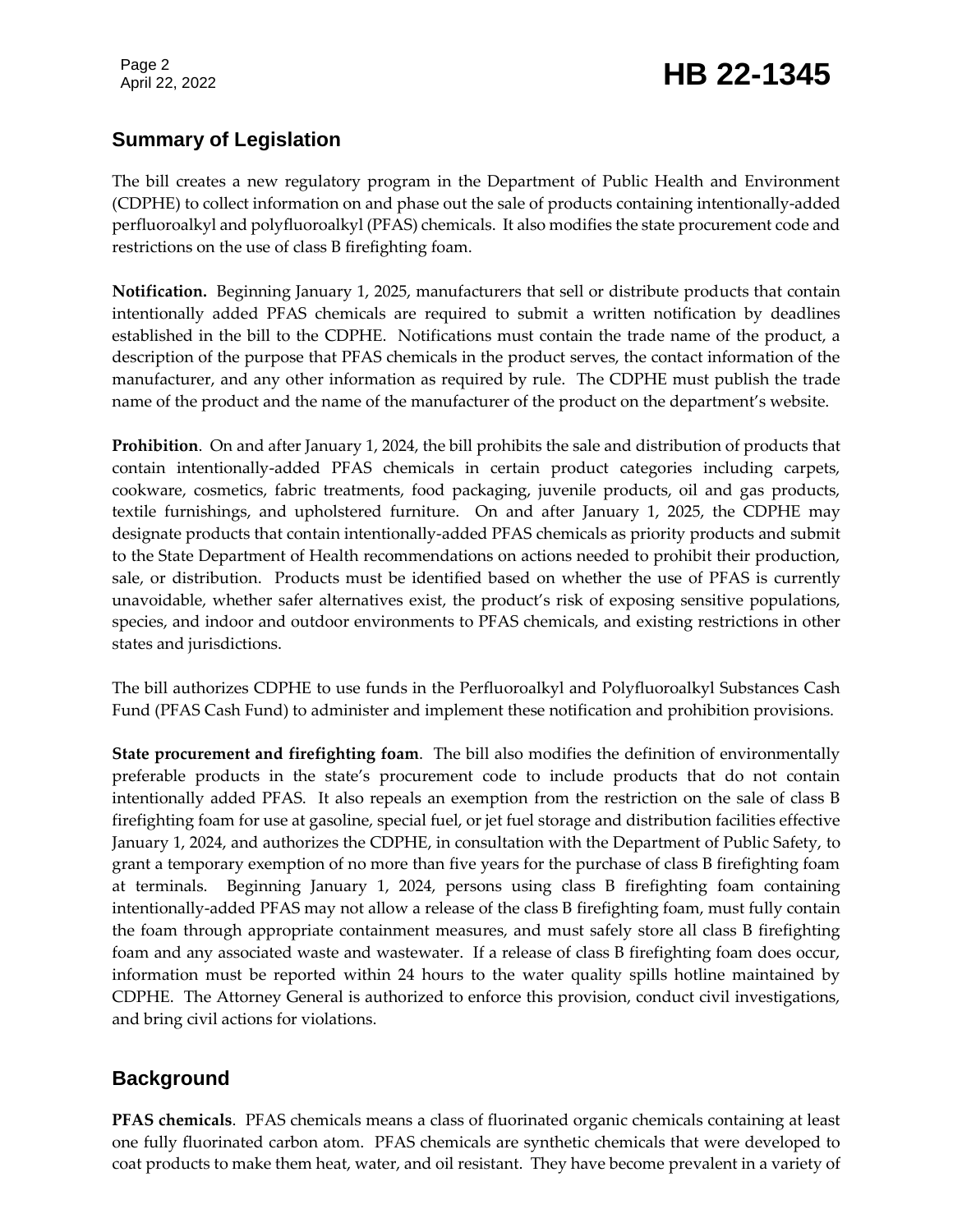Page 3

products including nonstick cookware, water-repellant clothing, stain-resistant fabrics, and firefighting foams. According to the U.S. Environmental Protection Agency, there are over 4,000 different types of PFAS that have been manufactured in the last 70 years.

**PFAS Cash Fund.** The PFAS Cash Fund was created in Senate Bill 20-218. The fund is continuously appropriated for costs related to administering the PFAS Grant Program and PFAS Takeback Program at CDPHE, providing technical assistance in locating and studying PFAS substances, developing guidance and recommendations regarding human health-based standards for PFAS chemicals, and identifying safe disposal methods of PFAS substances. The Department of Revenue (DOR) collects a fee of \$25 per tank truckload of fuel products from manufacturers; a portion of those fees are transmitted to the PFAS Cash Fund. The PFAS Cash Fund balance is capped at \$8 million and the DOR may not collect the fee if the fund balance exceeds \$8 million.

#### **State Revenue**

To the extent that CDPHE imposes civil penalties for violations of the class B firefighting foam requirements, state revenue will increase. This revenue is subject to TABOR. This fiscal note assumes that certified professionals who use Class B firefighting foam that contains intentionally-added PFAS will comply with these requirements.

### **State Expenditures**

The bill increases state expenditures in the CDPHE by \$327,102 and 2.7 FTE in FY 2023-24 and \$422,552 and 4.0 FTE in FY 2024-25 and ongoing from the PFAS Cash Fund and the General Fund. These costs are detailed in Table 2 and described below.

|                                             | FY 2022-23 | FY 2023-24     | FY 2024-25     |
|---------------------------------------------|------------|----------------|----------------|
| Department of Public Health and Environment |            |                |                |
| <b>Personal Services</b>                    |            | \$164,973      | \$278,683      |
| <b>Operating Expenses</b>                   |            | \$3,375        | \$5,400        |
| <b>Capital Outlay Costs</b>                 |            | \$18,600       | \$6,200        |
| <b>Legal Services</b>                       |            | \$41,005       |                |
| <b>Stakeholder Meetings</b>                 |            | \$5,650        |                |
| Centrally Appropriated Costs <sup>1</sup>   |            | \$93,499       | \$132,269      |
| FTE - Personal Services                     |            | 2.5 FTE        | 4.0 FTE        |
| FTE - Legal Services                        |            | $0.2$ FTE      |                |
| <b>Total Cost</b>                           |            | \$327,102      | \$422,552      |
| <b>Total FTE</b>                            |            | <b>2.7 FTE</b> | <b>4.0 FTE</b> |

#### **Table 2 Expenditures Under HB 22-1345**

<sup>1</sup> *Centrally appropriated costs are not included in the bill's appropriation.*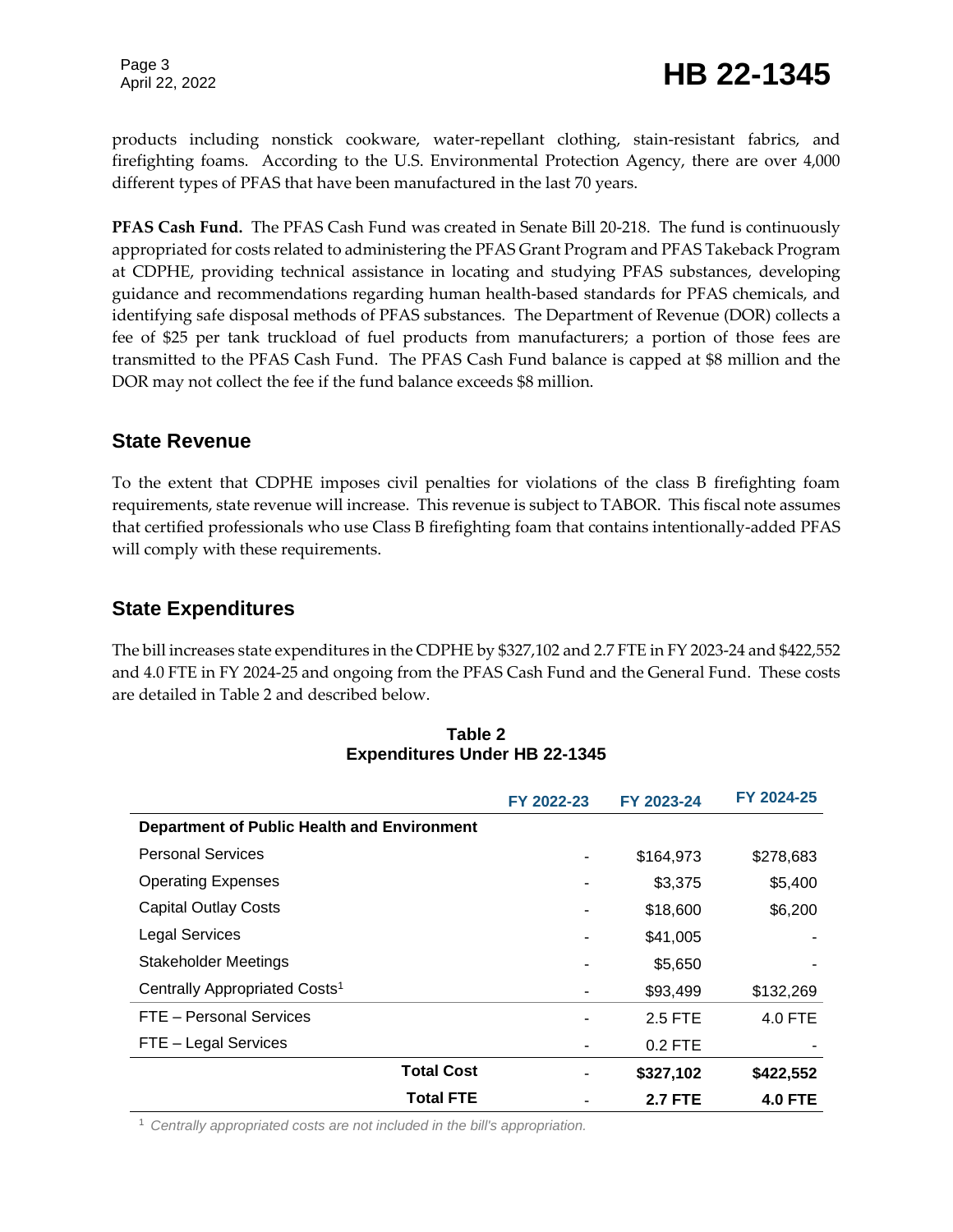Page 4

# Page 4<br>April 22, 2022 **HB 22-1345**

**Personal services.** The CDPHE will hire 1.7 FTE in FY 2023-24 to support rulemaking, engage stakeholders, and prepare notification requirements for manufacturers of intentionally-added PFAS products. In FY 2023-24 and onward, 3.0 FTE will monitor and track manufacturer notifications and identify priority products for recommendations to the State Board of Health. These costs will be paid from the PFAS Cash Fund, and include standard operating and capital outlay costs.

Beginning in FY 2023-24, the CDPHE will hire 1.0 FTE environmental protection specialist to track and monitor exemptions from the class B firefighting foam restrictions and ensure facilities adhere to the safe storage and notification of releases as required in the bill. Based on an existing registry, there are approximately 160 facilities registered as storing Class B firefighting foam containing intentionally-added PFAS. These costs will be paid from the General Fund. The Department of Public Safety will incur workload impacts to consult with CDPHE on temporary exemptions.

**Legal services.** The CDPHE will require 416 hours of legal services in FY 2023-24 from the Department of Law to draft rule language related to manufacturer notification requirements and the prohibition of certain intentionally-added PFAS products at a rate of \$98.57 per hour. These costs will be reappropriated from the PFAS Cash Fund to the Department of Law.

**Stakeholder meetings.** The CDPHE will host stakeholder meetings to communicate the PFAS prohibition and notification requirements. Costs include translation services, venue rental, child care services, and participation incentives. These costs will be paid from the PFAS Cash Fund.

**Centrally appropriated costs.** Pursuant to a Joint Budget Committee policy, certain costs associated with this bill are addressed through the annual budget process and centrally appropriated in the Long Bill or supplemental appropriations bills, rather than in this bill. These costs, which include employee insurance and supplemental employee retirement payments, are shown in Table 2.

# **Other Budget Impacts**

**General Fund Reserve.** Under current law, an amount equal to 15 percent of General Fund appropriations must be set aside in the General Fund statutory reserve beginning in FY 2022-23. Based on this fiscal note, the bill is expected to increase the amount of General Fund held in reserve by the amount listed in Table 1, which will decrease the amount of General Fund available for other purposes.

### **Local Government**

Airports that are operated by local governments and not currently exempted from the restrictions of class B firefighting foam containing PFAS chemicals may incur workload impacts to request an exemption from these restrictions. Beginning in January 1, 2024, local governments that use class B firefighting foam may incur expenditures to adhere to the storage and containment requirements of the bill.